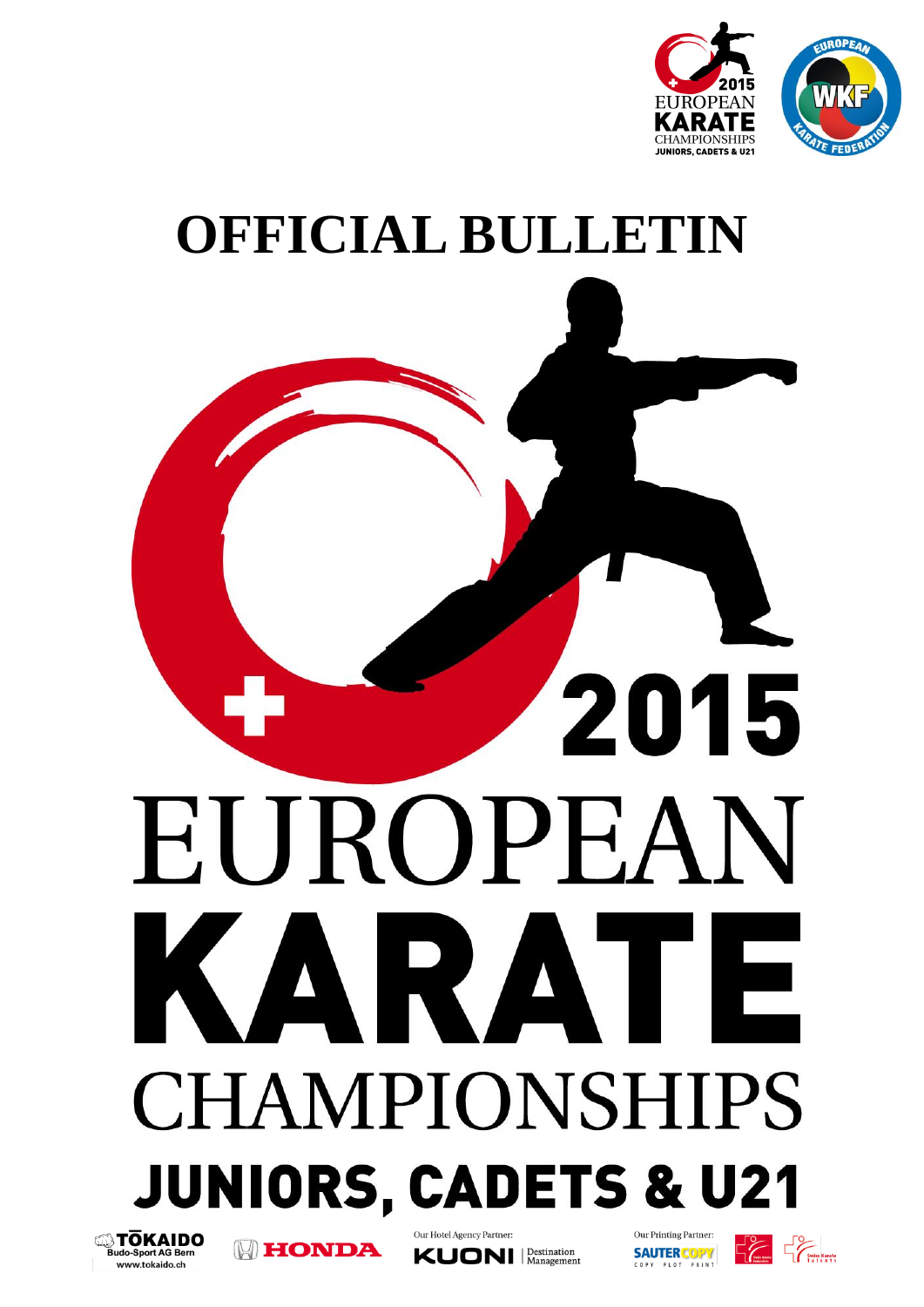

## Initial Greetings



After having been in Zurich in the 2011 Senior EKF Championships, we all feel extremely satisfied to visit you again for these 42nd European Junior, Cadet and 7th U21 Championships. This event will inaugurate new competition categories approved in 2014 for the U21, and some changes in the competition rules that for sure will help to make the event better and more attractive

I take again this opportunity to recognize the work developed by the Swiss

Karate Federation during these last years. For me it is a model of efficiency, responsibility, quality and well doing. It has always been a pleasure to work with the SKF, and in all the before mentioned I want to make a special mention to its President Rolland Zolliker, who has always made things easy inside a positive atmosphere of help and collaboration.

The celebration of this event in Switzerland is something well deserved by the Swiss Federation and I can say, without any doubt, that these 42nd European Junior, Cadet and 7th U21 Championships are going to be a new success of our sport in the Continent, a new success of the EKF Federation thanks to the inestimable contribution of one of its outstanding members as it is the Swiss Karate Federation.

**Antonio Espinós** WKF PRESIDENT



Welcome to Zurich, Switzerland – a country looking back on a long tradition of karate.

The Swiss karate community and Switzerland as the host country of the forthcoming European Championships in February 2015 are looking forward to an outstanding event where many excellent athletes will gather to perform and compete. Karate as a sport has been established in our country in the early 60s.

Bernard Cherix, who introduced karate to Switzerland, was one of the founding members of today's European Karate Federation. The Swiss Karate Federation already held European Championships in Geneva in 1978, in Sion in 1986 and in Zurich in 2011. This fine tradition in addition to a highly motivated organizing committee provides a sound basis for a successful tournament.

The city of Zurich is located at the heart of Europe and is an important financial, cultural and social focal point of Switzerland. Its extraordinary geographic location on the northern shores of Lake Zurich, the lovely view of the Alps on the horizon, the various recreational areas nearby and its urban diversity and multicultural flair add to the many attractions the city has to offer.

We consider it an honour and a pleasure to host the European Karate Championships 2015, offering the cosmopolitan city of Zurich the chance to emphasize and strengthen its place in the world of karate once more. We all are looking forward to this and to an exciting and inspiring tournament.

#### **Roland Zolliker**

PRESIDENT OF THE SWISS KARATE FEDERATION







Our Printing Partner: **SAUTER COPY** PLOT

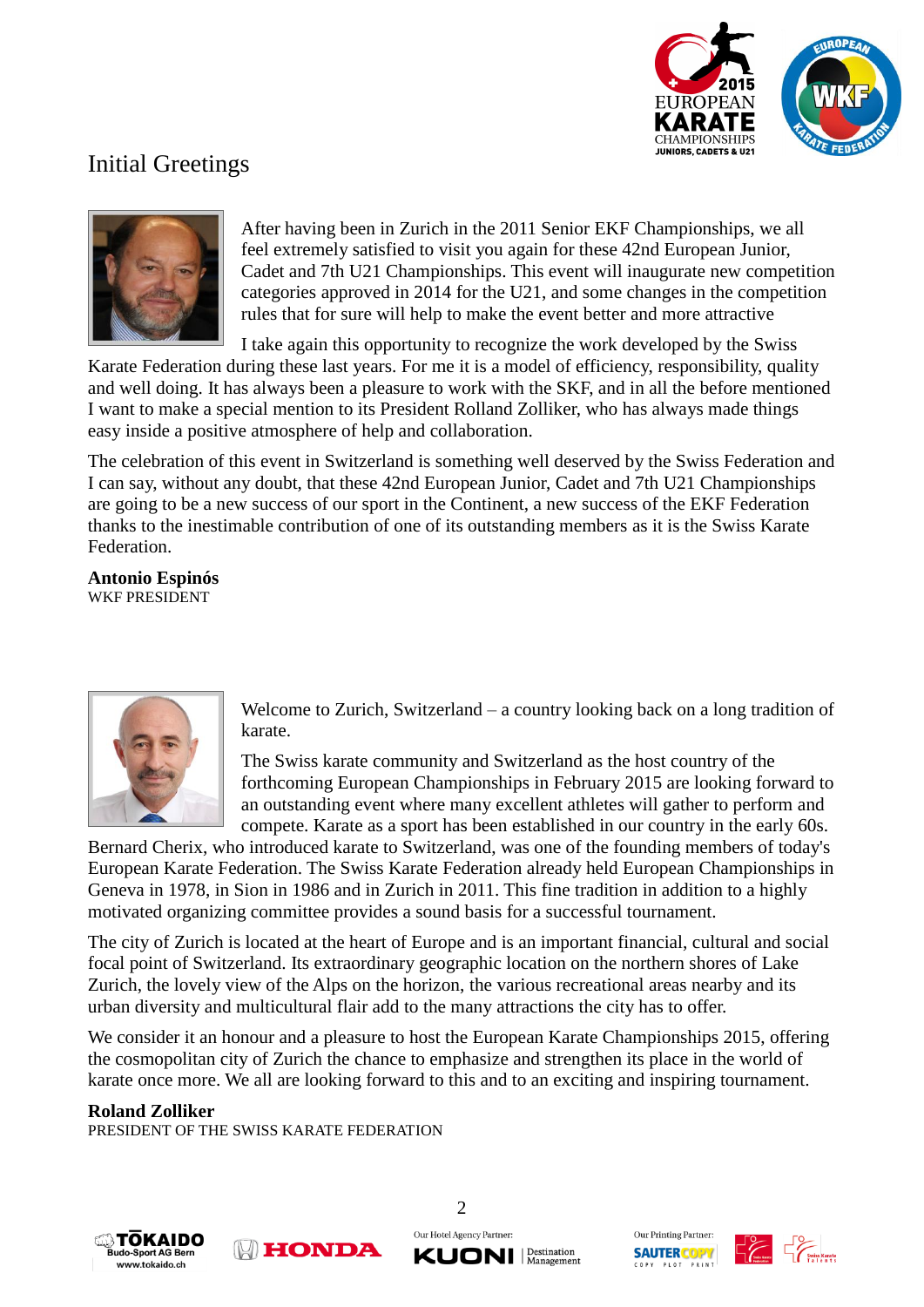



It all starts with movement – people meet, move,

participate in sports, compete, organize tournaments. For a short moment, all that counts is to win or to loose. But in fact, what matters in the long run are the countless hours of exercise – sport as a continuous, repetitive and intense movement.

Karate consists mainly of a continuous repetition of certain movements.

Concentration, precision, internalisation of sequences and physical training are the main focus. During a competition you can see clearly how many hours have been spent on training and whether the sequences have been internalized. The right movement makes all the difference – and for that you have to train hard.

During the European Karate Championships Juniors, Cadets & U21 2015 in Zurich more than 800 young competitors between the age of 14 and 20 are going to perform demanding katas which they have been practising for many hours and advanced kumite bouts for which they have had an intense training.

The ZKS – the Cantonal Association of Sports of Zurich, umbrella organisation of 60 sport associations, 2300 sport clubs with 345 000 sportsmen and sportswomen in the canton of Zurich wishes the young karatekas a competitive European Championship with fair play, joy and contentedness. We wish them during the whole training year stamina, the willingness to help each other and much enjoyment out of the movement.

We are hoping for an exciting and successful competition with enthusiastic spectators and sportsmen and sportswomen.

A very warm thank you to the organizing committee for getting the Championships into Zurich, the "Canton of Sport", as well as for their commitment in organizing the European Karate Championships Juniors, Cadets & U21 2015.

With kindest regards

**Yolanda Gottardi** CEO CANTONAL ASSOCIATION OF SPORTS OF ZURICH







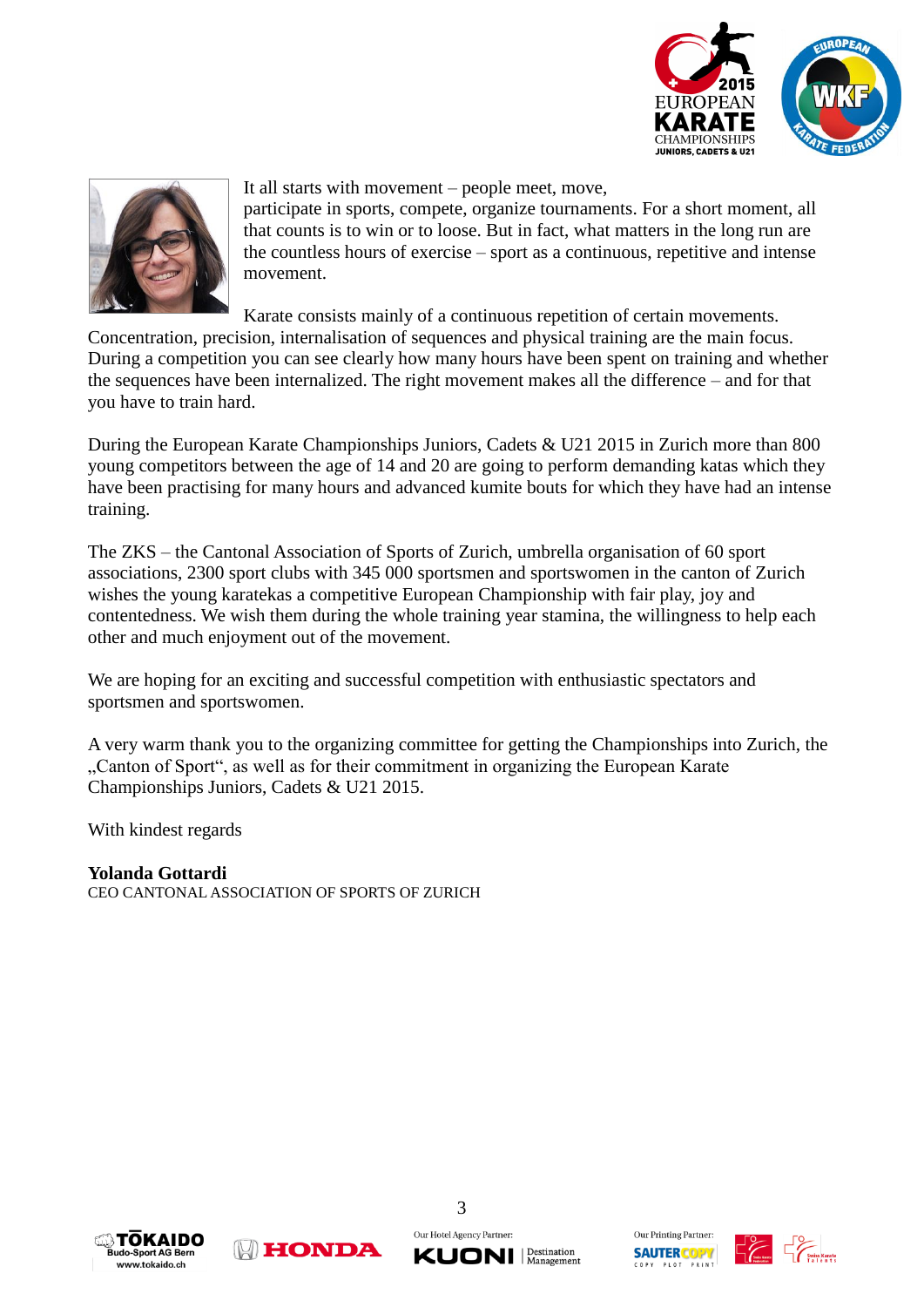

## Zurich

Zurich has plenty to offer: an active cultural scene with over 50 museums and more than 100 galleries, top hotels and restaurants, a shopper's paradise with international labels and urban Zurich brands as well as the most flamboyant and lively nightlife in Switzerland. Zurich is also a leading knowledge and business location which is widely appreciated for its good accessibility and excellent infrastructure.

#### WEATHER & CLIMATE

The climate is moderate with no excessive heat, cold or humidity. The daytime temperature range in February is -2 to 7  $^{\circ}$ C (28 $^{\circ}$  - 45 $^{\circ}$  F). *<http://www.zuerich.com/en/Visitor/Information/facts/weather-in-zurich.html>*

#### **TRAVEL**

Zurich is quick and easy to reach, whether by train, plane or private vehicle. Its international airport has direct connections with over 150 destinations. The majority of the European capitals are no more than an hour's flight from Zurich airport. Zurich's main station is just a 10-minute train ride from the airport and situated right in the city centre. It offers a high level of mobility and an attractive range of public transport.

*[http://www.zuerich.com/en/Besucher/Information/transport/1](http://www.zuerich.com/en/Besucher/Information/transport/1-details.html#details?utm_source=Zuerich.ch&utm_medium=landingpage&utm_campaign=Partner) [details.html#details?utm\\_source=Zuerich.ch&utm\\_medium=landingpage&utm\\_campaign=Partner](http://www.zuerich.com/en/Besucher/Information/transport/1-details.html#details?utm_source=Zuerich.ch&utm_medium=landingpage&utm_campaign=Partner)*

VISA

Every traveller must have a valid passport. EU or EFTA citizens must present valid personal identification, an ID card or a passport. Citizens of the following countries must apply for a visa:

#### ARMENIA / AZERBAIJAN / BELARUS / GEORGIA / MOLDOVA / RUSSIA / TURKEY / UKRAINE

For more information, please refer to: *[https://www.bfm.admin.ch//bfm/en/home/themen/einreise.html](https://www.bfm.admin.ch/bfm/en/home/themen/einreise.html)* and *[https://www.bfm.admin.ch/content/bfm/en/home/themen/einreise/merkblatt\\_einreise.html](https://www.bfm.admin.ch/content/bfm/en/home/themen/einreise/merkblatt_einreise.html)*.

Visa application form: *[https://www.bfm.admin.ch//bfm/en/home/themen/einreise/visumantragsformular.html](https://www.bfm.admin.ch/bfm/en/home/themen/einreise/visumantragsformular.html)*

#### **CURRENCY**

Please note that Switzerland remains with the Swiss franc, usually indicated as CHF or SFR. While Switzerland is not part of the European Union and thus is not obliged to convert to the Euro, many prices are nonetheless indicated in Euro so that visitors may compare prices. Merchants may accept Euro but are not obliged to do so. *(Exchange rate)*







Our Printing Partner: **SAUTERCOPY** PLOT

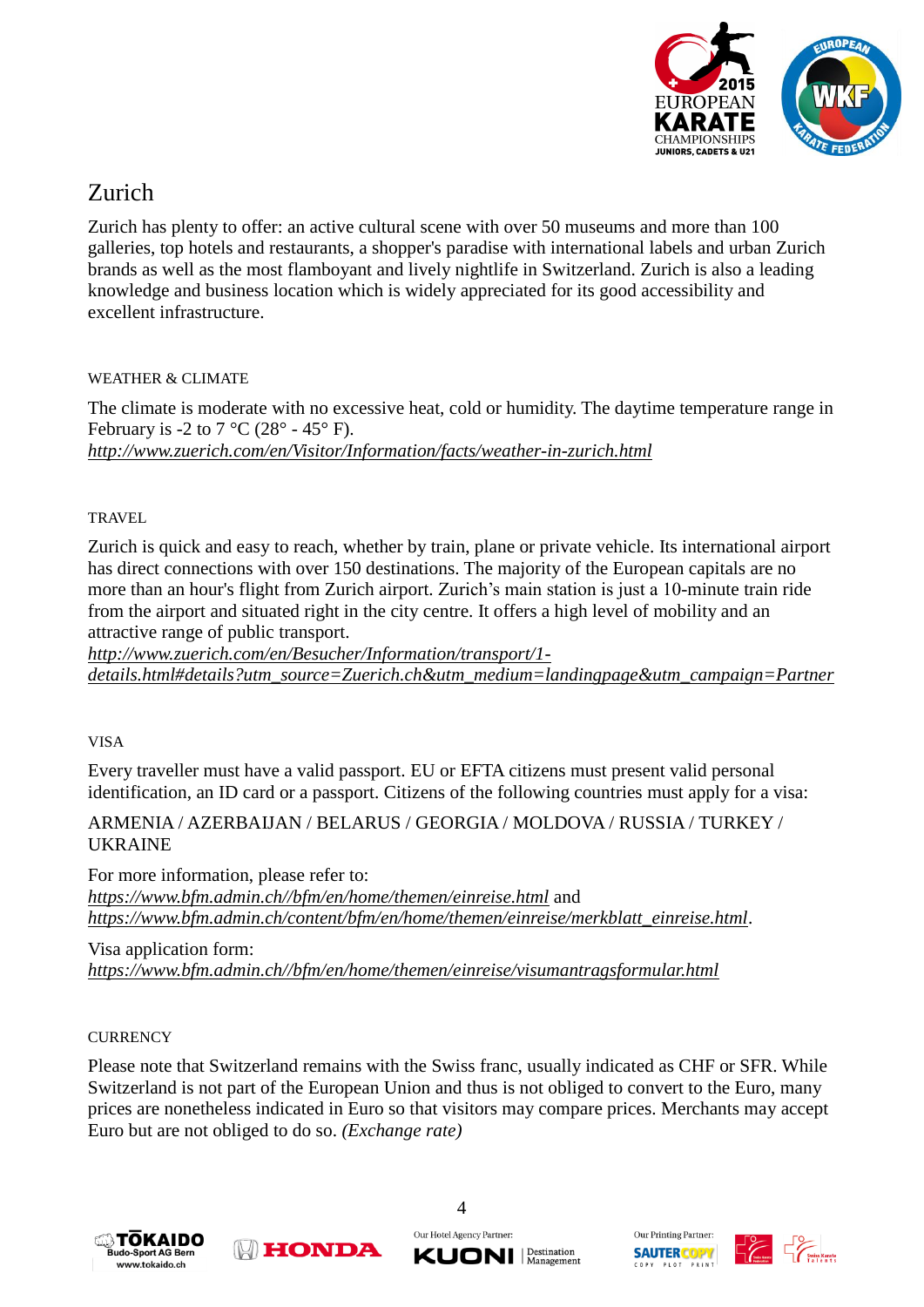

#### **ELECTRICITY**

230 Volts / 50 Hz. Switzerland uses type C (2-pin) and Type J (3-pin) plugs. (Type C 2-pin plugs also fit J sockets.) Most power sockets are designed for three pin round plugs. The standard continental type plug with two round pins, applied for many electrical travel products, may be used without problems. Adaptors are available in most hotels.

#### **LANGUAGE**

The official languages are German, French and Italian. Zurich is in the German part of Switzerland. English is very common, though and widely spoken.

#### TIME

GMT (Greenwich Mean Time) +1 hour.

#### HEALTH

Medical care in Switzerland is among the best in the world. For emergencies, you may go to the nearest hospital or emergency practice, or in urgent cases, call the ambulance (144). Each hospital has an emergency department. You should have your insurance card with you each time you visit a doctor or purchase medicines. Pharmacies in Switzerland have a sign saying "Apotheke" and are usually open during regular business hours. Located on Bahnhofplatz in the main train station building you can find a private medical station which provides urgent care without prior appointments. It is open on an outpatient basis every day of the year from 7 a.m. to 10 p.m. (including weekends and holidays) as is the pharmacy connected to it.

#### INSURANCE

It is compulsory that all participants and members of the delegations have their own medical and personal trip insurance. The Swiss Karate Federation and European Karate Federation as well as the Organizing Committee assume no liability or responsibility for the lack of insurance from participants and members of the delegations. The heads of the delegations have to sign the enclosed terms of responsibility and return it by **5 January 2015**.









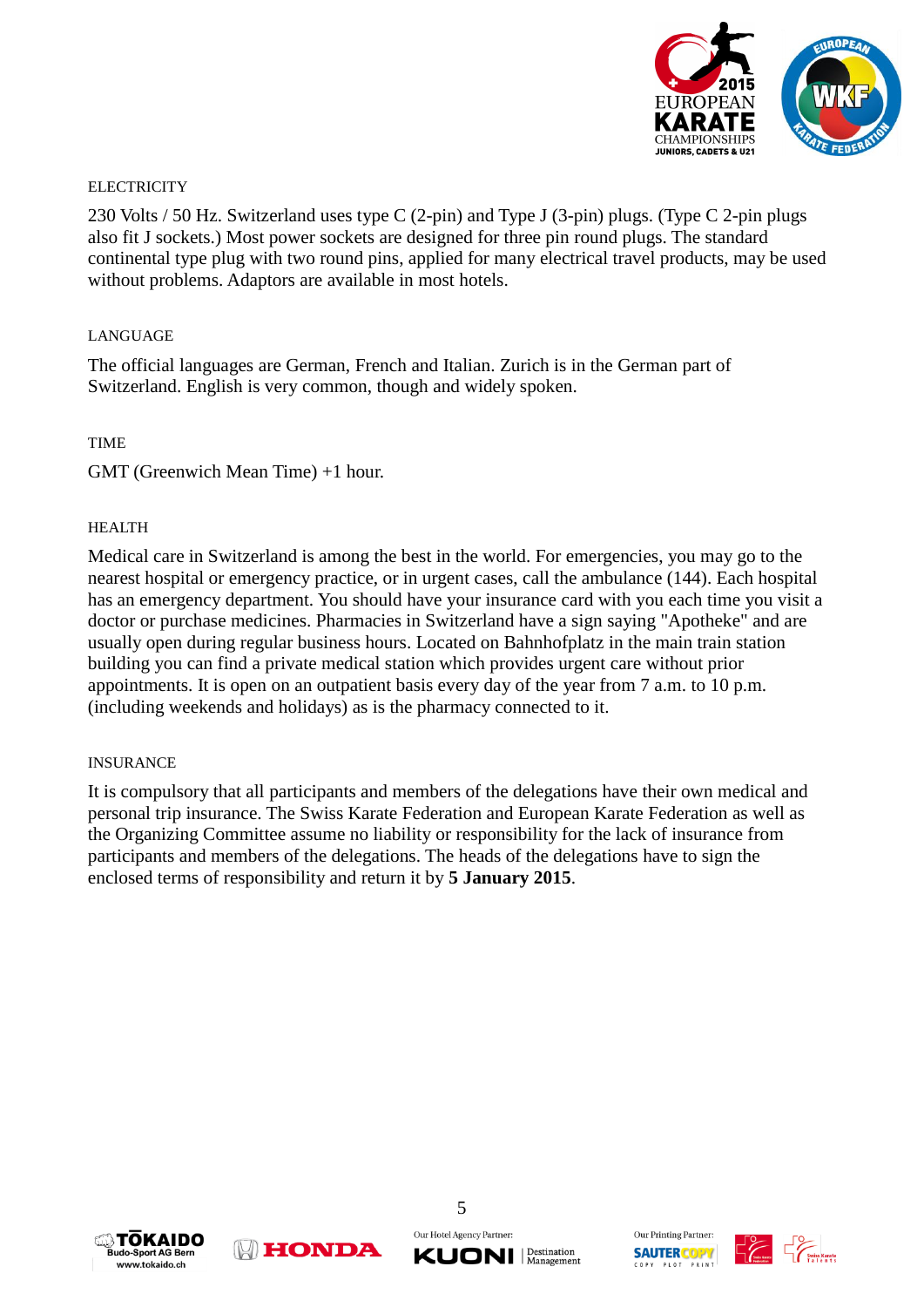

### Accommodation

HEADQUARTER

**Renaissance Zürich Tower Hotel** Turbinenstrasse 20 8005 Zürich *[www.renaissancezurichtower.com](http://www.renaissancezurichtower.com/)*

#### OFFICIAL HOTELS

**All rates are quoted per room and night,** including breakfast and all applicable taxes unless otherwise specified. Exchange rate 1 Euro = 1.2 CHF (Please note that all prices are subject to change. You will be charged the rates indicated on the reservation platform at the time of booking.)

| <b>Hotel</b>                                                                                                                            | <b>Single room</b> | Double room    | <b>Meals</b>                                                               |
|-----------------------------------------------------------------------------------------------------------------------------------------|--------------------|----------------|----------------------------------------------------------------------------|
| <b>HEADQUARTER</b><br><b>Renaissance Zürich Tower Hotel ****</b><br>Turbinenstrasse 20<br>8005 Zürich<br>www.renaissancezurichtower.com | EUR 165            | <b>EUR 192</b> | <b>Rest. Equinox</b><br>Starters EUR $13+$<br>$\hat{a}$ la carte EUR 22+   |
| <b>Four Points by Sheraton Zurich ****</b><br>Sihlcity Zürich<br>Kalandergasse 1<br>8045 Zürich<br>www.fourpointssihlcity.com           | <b>EUR 166</b>     | <b>EUR 195</b> | <b>Rest. Rampe Süd</b><br>Starters EUR $13+$<br>$\lambda$ la carte EUR 22+ |
| <b>Crowne Plaza Zurich ****</b><br>Badenerstrasse 420<br>8040 Zürich<br>www.cpzurich.ch                                                 | <b>EUR 166</b>     | <b>EUR 188</b> | <b>Rest. Letzileu</b><br>Starters EUR $6+$<br>$\lambda$ la carte EUR 13+   |
| <b>Novotel Zürich City West ****</b><br>Schiffbaustrasse 13/Am Turbinenplatz<br>8005 Zürich<br>www.novotel.com                          | <b>EUR 143</b>     | <b>EUR 165</b> | <b>Snackbar</b><br>Starters EUR $9+$<br>$\lambda$ la carte EUR 21+         |
| Ibis Zürich City West ***<br>Schiffbaustrasse 11/Am Turbinenplatz<br>8005 Zürich<br>www.ibis.com                                        | <b>EUR 125</b>     | <b>EUR 140</b> | <b>Bistro</b><br>Menu EUR 15+                                              |
| Ibis Budget Zürich City West ***<br>Technoparkstrasse 2<br>8005 Zürich<br>www.ibis.com                                                  | <b>EUR 112</b>     | <b>EUR 130</b> | <b>Breakfast Buffet</b><br>only                                            |

**Deadline for booking: 6 December 2014**. The online reservation platform is available here: *http://karate2015.eu/en/hotels-and-accommodation/*





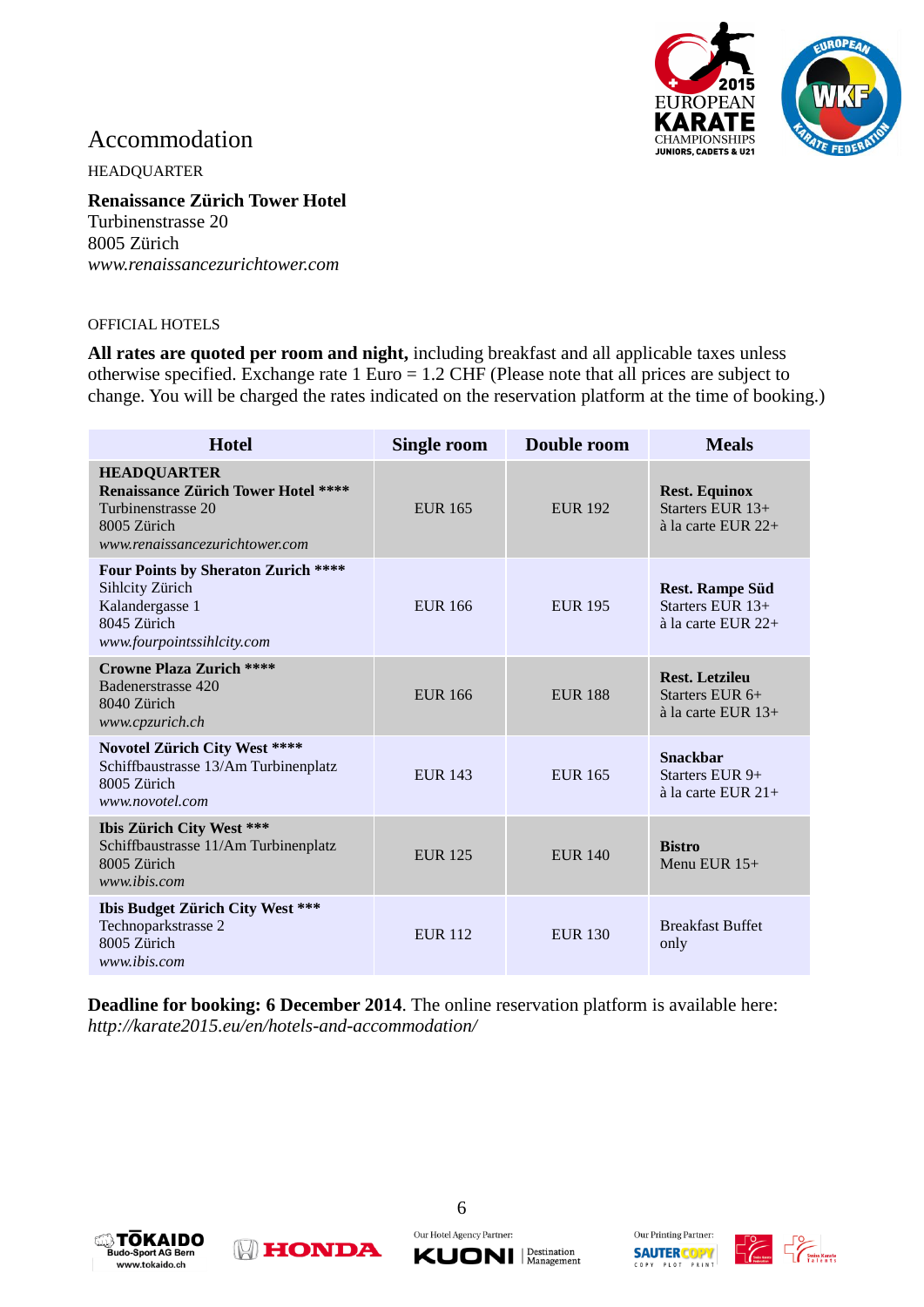

#### OFFICIAL TRAVEL AGENCY

Kuoni Destination Management Ueberlandstrasse 360 8051 Zürich Switzerland *[www.kuoni-dmc.com](http://www.kuoni-dmc.com/)*

#### **Contact:**

Elisa Iacobucci Senior Project Manager Phone: +41 (0) 44 325 21 98 Fax: +41 (0) 44 322 41 13 *[elisa.iacobucci@ch.kuoni.com](mailto:elisa.iacobucci@ch.kuoni.com)*

MAP



Follow this link to a overview map: *https://mapsengine.google.com/map/edit?mid=zzHg59WCuNSU.kskjvlWhv3y0*

#### **TRANSFERS**

Transportation from the airport to the official hotels will be arranged by the Organizing Committee for **20 Euro per person** (over 8 persons) and **30 Euro per person** (up to 8 persons) for a round trip (arrival and departure).





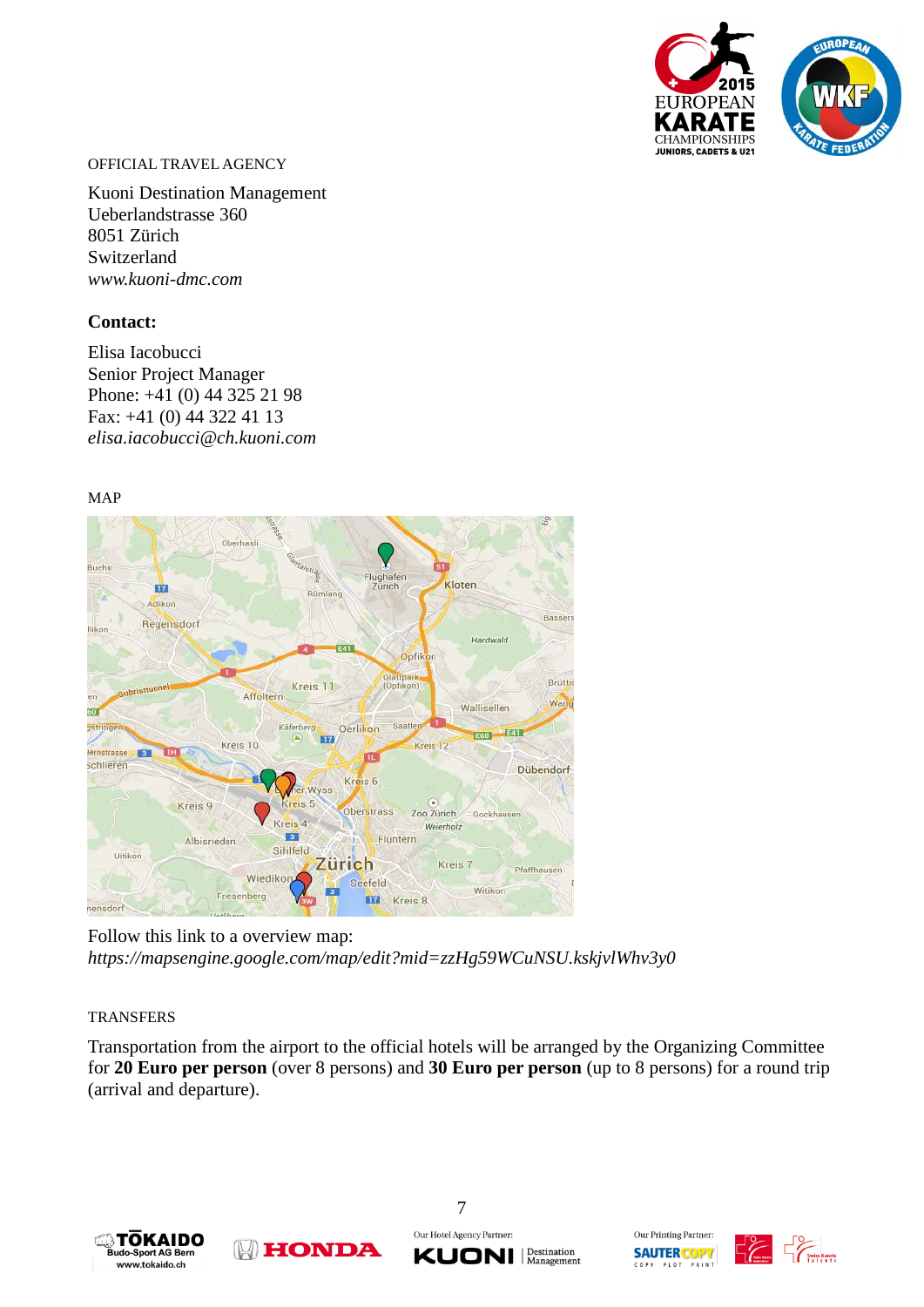

## Saalsporthalle



ADDRESS Giesshübelstrasse 41 8045 Zürich

HOW TO GET THERE

Tram 5/13 to Saalsporthalle Train S4 to Saalsporthalle Limited parking spaces available (public parking *park&ride* near train station Brunau, parking lot of the shopping center sihlcity).

*[http://www.stadt-zuerich.ch/content/ssd/de/index/sport/sporthallen/saalsporthalle/adresse-und](http://www.stadt-zuerich.ch/content/ssd/de/index/sport/sporthallen/saalsporthalle/adresse-und-oeffnungszeiten.html)[oeffnungszeiten.html](http://www.stadt-zuerich.ch/content/ssd/de/index/sport/sporthallen/saalsporthalle/adresse-und-oeffnungszeiten.html)*









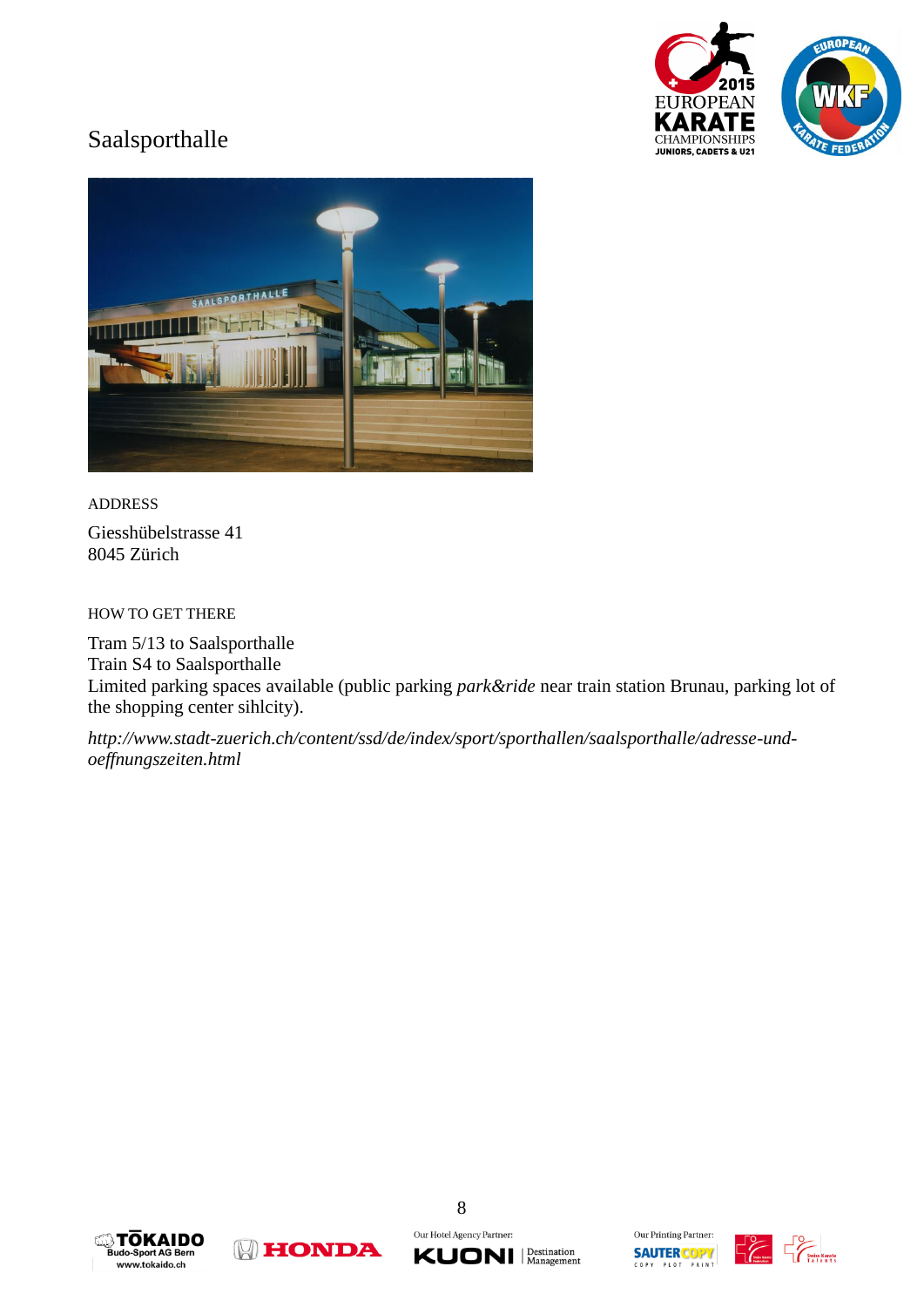

## **Categories**

#### IMPORTANT INFORMATION

Please note that there are **new categories** that will apply for these championships, The **age limit** of competitors for the corresponding category will be the first day of competition. This means competitors must have the relevant age by 6 February 2015.

| <b>Under 21</b>                                               | <b>Cadets</b>                                                 | <b>Juniors</b>                                                |
|---------------------------------------------------------------|---------------------------------------------------------------|---------------------------------------------------------------|
| <b>Individual Kata</b><br>(age 18/19/20)                      | <b>Individual Kata</b><br>(age14/15)                          | <b>Individual Kata</b><br>(age $16/17$ )                      |
| Male/female                                                   | Male/female                                                   | Male/female                                                   |
| <b>Male Individual Kumite</b><br>(age 18/19/20)               | <b>Male Individual Kumite</b><br>( <i>age 14/15</i> )         | <b>Male Individual Kumite</b><br>(age $16/17$ )               |
| $-60$ Kg.<br>$-67$ Kg.<br>$-75$ Kg.<br>$-84$ Kg.<br>$+84$ Kg. | $-52$ Kg.<br>$-57$ Kg.<br>$-63$ Kg.<br>$-70$ Kg.<br>$+70$ Kg. | $-55$ Kg.<br>$-61$ Kg.<br>$-68$ Kg.<br>$-76$ Kg.<br>$+76$ Kg. |
| <b>Female Individual Kumite</b><br>(age 18/19/20)             | <b>Female Individual Kumite</b><br>( <i>age 14/15</i> )       | <b>Female Individual Kumite</b><br>(age $16/17$ )             |
| $-50$ Kg.<br>$-55$ Kg.<br>$-61$ Kg.<br>$-68$ Kg.<br>$+68$ Kg. | $-47$ Kg.<br>$-54$ Kg.<br>$+54$ Kg.                           | $-48$ Kg.<br>$-53$ Kg.<br>$-59$ Kg.<br>$+59$ Kg.              |
|                                                               |                                                               | <b>Team Kata</b><br>( <i>age 14/17</i> )                      |
|                                                               |                                                               | Male/female                                                   |







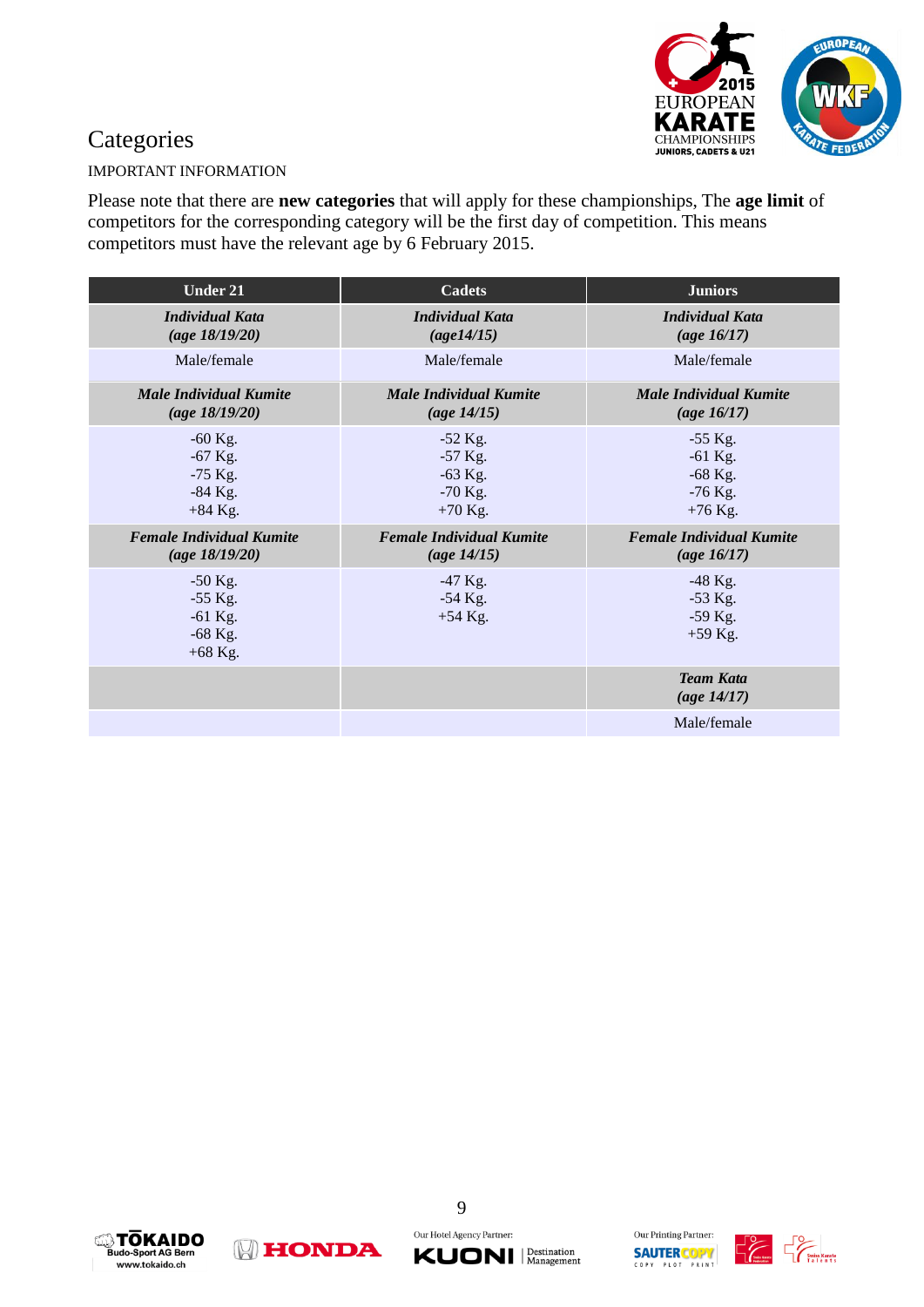

## Programme

#### EVENT SCHEDULE

| Thursday 5 February 2015        |                                    | Renaissance Zürich Tower Hotel |
|---------------------------------|------------------------------------|--------------------------------|
| $09:00 - 16:00$                 | Registration for delegations *     | Room Zürich                    |
| 15:00-16:30                     | Referee commission meeting         | Room Fürstenberg               |
| $16:30-17:30$                   | Licence renewal examination        | Room Fürstenberg               |
| $16:30-18:00$                   | Open draw for coaches              | Room Bavaria                   |
| 17:00-18:00                     | Medical commission meeting         | Room Weller                    |
| 18:00-19:00                     | Anti-doping commission meeting     | Room Weller                    |
| 18:30-19:30                     | Referees, judges & coaches meeting | Room Bavaria                   |
| 19:00-20:00                     | Technical commission meeting       | Room Weller                    |
| 21:00                           | Press conference thd               | Room thd                       |
| <b>Saturday 7 February 2015</b> |                                    |                                |
| $09:00-11:00$                   | Executive committee meeting        | Room Fürstenberg               |

\* There will be a fast lane for the NFs having made online registration, with no changes and having paid by bank transfer. For any issues with the online registration, please contact office@sportdata.org

#### COMPETITION SCHEDULE

| <b>Friday 6 February 2015</b> | Cadets programme kata/kumite                               |
|-------------------------------|------------------------------------------------------------|
|                               | Weigh-in                                                   |
| 09:00-09:30                   | Cadet male (all categories)                                |
| 10:00-10:30                   | Cadet female (all categories)                              |
|                               | Kata individual                                            |
| 09:00                         | Cadet male/female<br>Junior male/female<br>-21 male/female |
| 11:00                         | Repechages (kata individual)                               |
|                               | <b>Cadet kumite eliminations</b>                           |
| 13:00                         | Male (-52/-57/-63 kg)                                      |
| 14:00                         | Female (-47/-54/+54 kg)                                    |
| 15:00                         | Male $(-70/+70 \text{ kg})$                                |
| 16:00                         | Repechages (cadet kumite male & female)                    |
|                               | <b>Finals</b>                                              |
| 17:30                         | Kata individual cadet male/female & junior male            |
| 17:45                         | Medals award                                               |
| 18:00                         | Kata individual junior female & -21 male/female            |
| 18:15                         | Medals award                                               |
| 18:30                         | Male $(-52/-57/-63$ kg)                                    |
| 18:45                         | Medals award                                               |







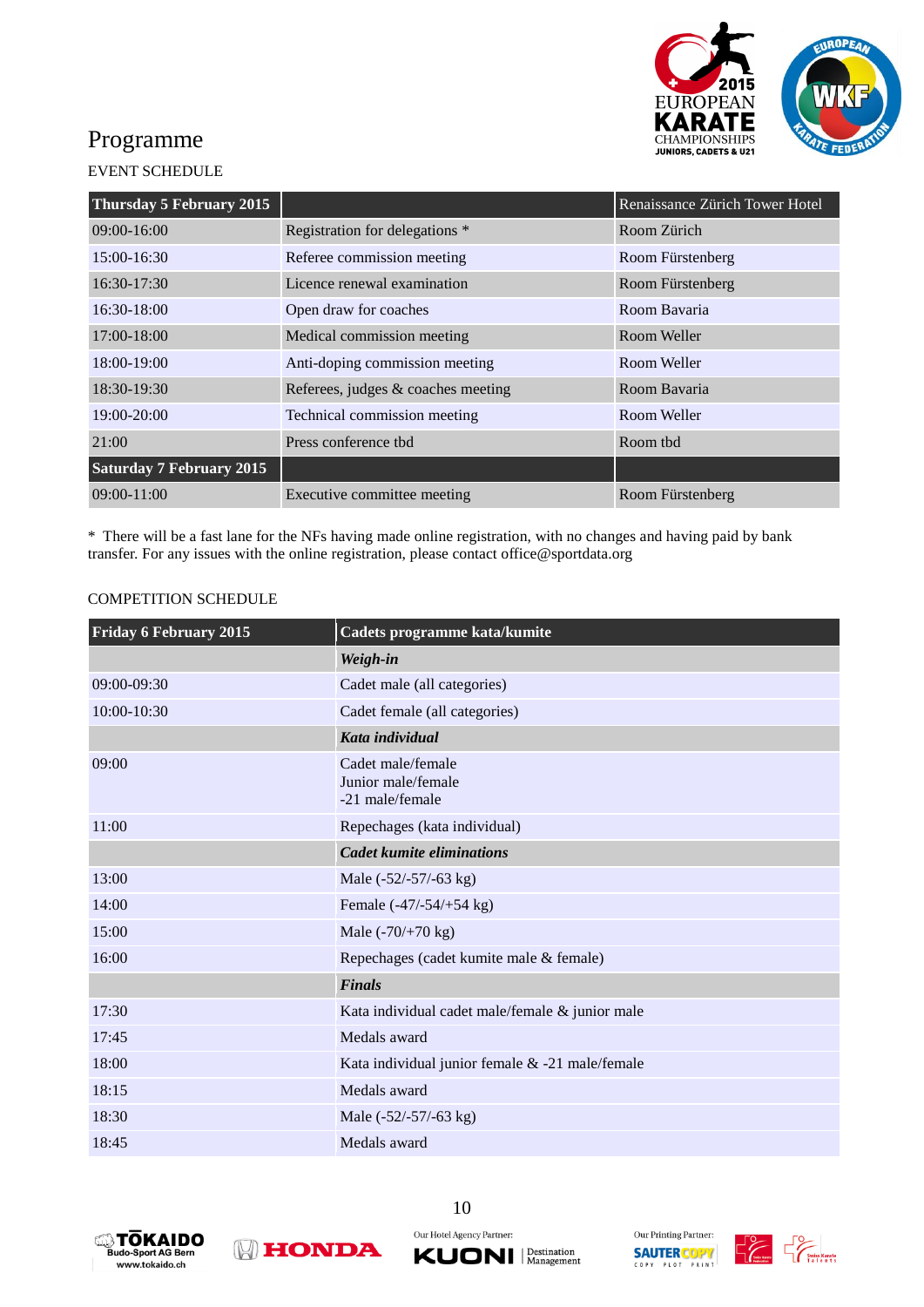

| 19:00                           | Female (-47/-54/+54 kg)                                        |
|---------------------------------|----------------------------------------------------------------|
| 19:15                           | Medals award                                                   |
| 19:30                           | Male $(-70/+70 \text{ kg})$                                    |
| 19:40                           | Medals award                                                   |
| <b>Saturday 7 February 2015</b> | Junior programme team kata & individual kumite                 |
|                                 | Weigh-in                                                       |
| 09:00-09:30                     | Junior male (all categories)                                   |
| 10:00-10:30                     | Junior female (all categories)                                 |
| 11:00-12:00                     | -21 female (all categories)                                    |
| 13:00-14:00                     | -21 male (all categories)                                      |
|                                 | <b>Kata Team</b>                                               |
| 09:00-10:15                     | Junior male/female<br>Eliminations & repechages                |
|                                 | Junior kumite eliminations                                     |
| 10:15                           | Male $(-55/-61/-68$ kg)                                        |
| 11:30                           | Female (-48/-53/-59 kg)                                        |
| 12:45                           | Female (+59 kg) & male (-76/+76 kg)                            |
| 13:45                           | Repechages (Junior kumite male & female)                       |
| 16:00                           | <b>Opening Ceremony</b>                                        |
|                                 |                                                                |
|                                 | <b>Finals</b>                                                  |
| 17:00                           | Male (-55/-61/-68 kg)                                          |
| 17:15                           | Medals award                                                   |
| 17:30                           | Female (-48/-53/-59 kg)                                        |
| 17:45                           | Medals award                                                   |
| 18:00                           | Female (+59 kg) & male (-76/+76 kg)                            |
| 18:15                           | Medals award                                                   |
| 18:30                           | Kata team junior male/female                                   |
| 19:00                           | Medals award                                                   |
| <b>Sunday 8 February 2015</b>   | -21 kumite programme                                           |
|                                 | <b>Kumite eliminations</b>                                     |
| 09:00                           | Female (-50/-55/-61 kg)                                        |
| 10:15                           | Male (-60/-67/-75 kg)                                          |
| 11:45                           | Female $(-68/+68 \text{ kg}) \& \text{male } (-84 \text{ kg})$ |
| 13:00                           | Male $(+84 \text{ kg})$                                        |
| 13:00                           | Repechages (-21 kumite male/female)                            |
|                                 | <b>Finals</b>                                                  |
| 14:30                           | Female (-50/-55/-61 kg)                                        |







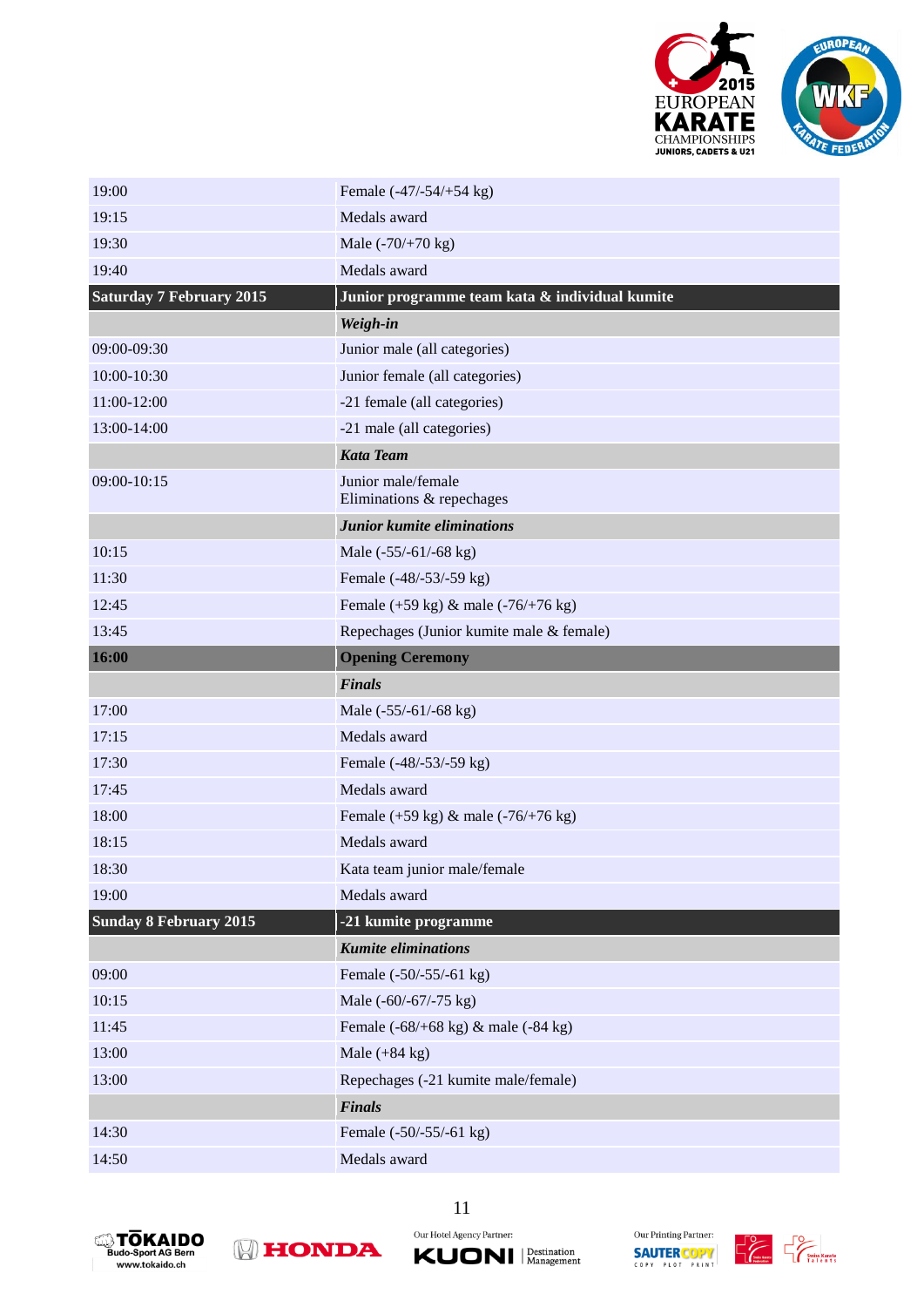

| 15:05 | Male $(-60/-67/-75$ kg)       |
|-------|-------------------------------|
| 15:25 | Medals award                  |
| 15:40 | Female $(-68/+68 \text{ kg})$ |
| 15:50 | Male $(-84/+84 \text{ kg})$   |
| 16:05 | Medals award                  |
| 16:30 | <b>Closing ceremony</b>       |
| 20:00 | <b>Farewell-Party</b>         |

**Note:** In the bouts for bronze medals and finals, all coaches must be dressed with suit and tie (male and female).

#### CATERING AT THE VENUE

There will be an organized lunch service providing warm meals daily. One menu per day will contain meat and there will be a vegetarian menu. **Please pre-order lunch vouchers by e-mail to tickets@karate2015.eu**

| Day / Menu                                                                                                      | <b>Pre-Order</b> | <b>On site</b> |
|-----------------------------------------------------------------------------------------------------------------|------------------|----------------|
| <b>FRIDAY</b><br><b>Chicken Curry Noodles</b><br>Vegi Curry Noodles                                             | EUR <sub>9</sub> | <b>EUR</b> 12  |
| <b>SATURDAY</b><br>Meatballs, Rice (Beef)<br>Vegi-balls, Rice                                                   | EUR <sub>9</sub> | <b>EUR 12</b>  |
| <b>SUNDAY</b><br>Penne Amatriciana (Porc bacon *)<br>Penne Napoli                                               | EUR <sub>9</sub> | <b>EUR</b> 12  |
| SPECIAL PACKAGE 3-DAYS MENU<br>Pre-order lunch vouchers for all 3 days<br>for EUR 25 instead of EUR 36 / person | <b>EUR 25</b>    | N/A            |

\* Our catering service will do its best effort to provide a beef version of this meal on request and pre-order only. In this case please contact us by e-mail at the time you place your pre-order (*tickets@karate2015.eu*).

#### FAREWELL PARTY

The official farewell party will be held on Sunday 20:00h near the HQ hotel. The entrance fee is EUR 10 if you pre-order until the day of registration or EUR 15 for later orders including 2 soft drinks and snacks. **Please pre-order the tickets by e-mail to tickets@karate2015.eu**.







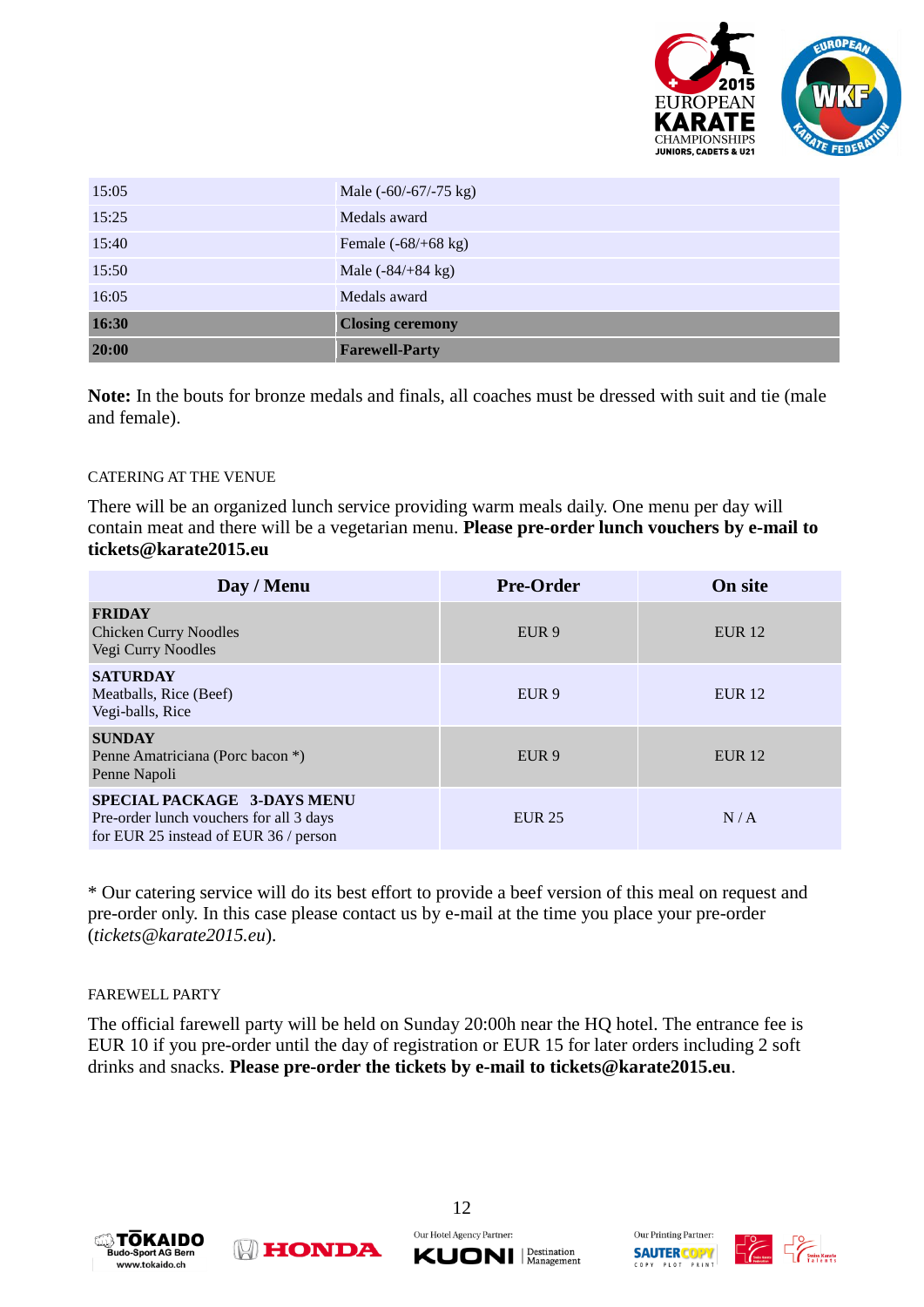

#### EKF APPROVED ITEMS

| <b>Trademark</b>                                | <b>Main Office</b>                                                                                                                                                                                         |
|-------------------------------------------------|------------------------------------------------------------------------------------------------------------------------------------------------------------------------------------------------------------|
|                                                 | <b>SPORTS MASTERS AUSTRALIA P/L</b><br>105-111 Jardine st. - Fairy Meadow 2519<br><b>NSW</b><br><b>AUSTRALIA</b><br>Phone: +612-42834363<br>Fax: $+612-42855512$<br>E-mail: sales@sports-master.com        |
| H<br><b><i><u><u>Etimate</u></u></i></b> Choice | <b>PRIDE</b><br>410 Park Avenue, 15th Floor<br>New York.<br>NY 10022.<br><b>USA</b><br>E-mail: info@prideuc.com                                                                                            |
| WACOKH                                          | <b>WACOKU</b><br>No. 168-13, CHYUAN-SHING, Lii.<br>SHIN-HUAH, TAINAN<br>TAIWAN, R.O.C.<br>Phone: 886-6-5982133 / Fax: 886-6-5970840<br>E-mail: twitower@ms43hinet.net                                      |
|                                                 | <b>BEST SPORT Ltd.</b><br>Zelionaya, 18-23.<br>Gurievsk<br>238300 Kaliningradsky Region<br><b>RUSSIA</b><br>Phones: 007 9114672969 / 007 911 4997553<br>Fax: 007 08439 23337<br>E-mail: best_sport@mail.ru |

WKF approved trademarks for sports items will also be permitted.









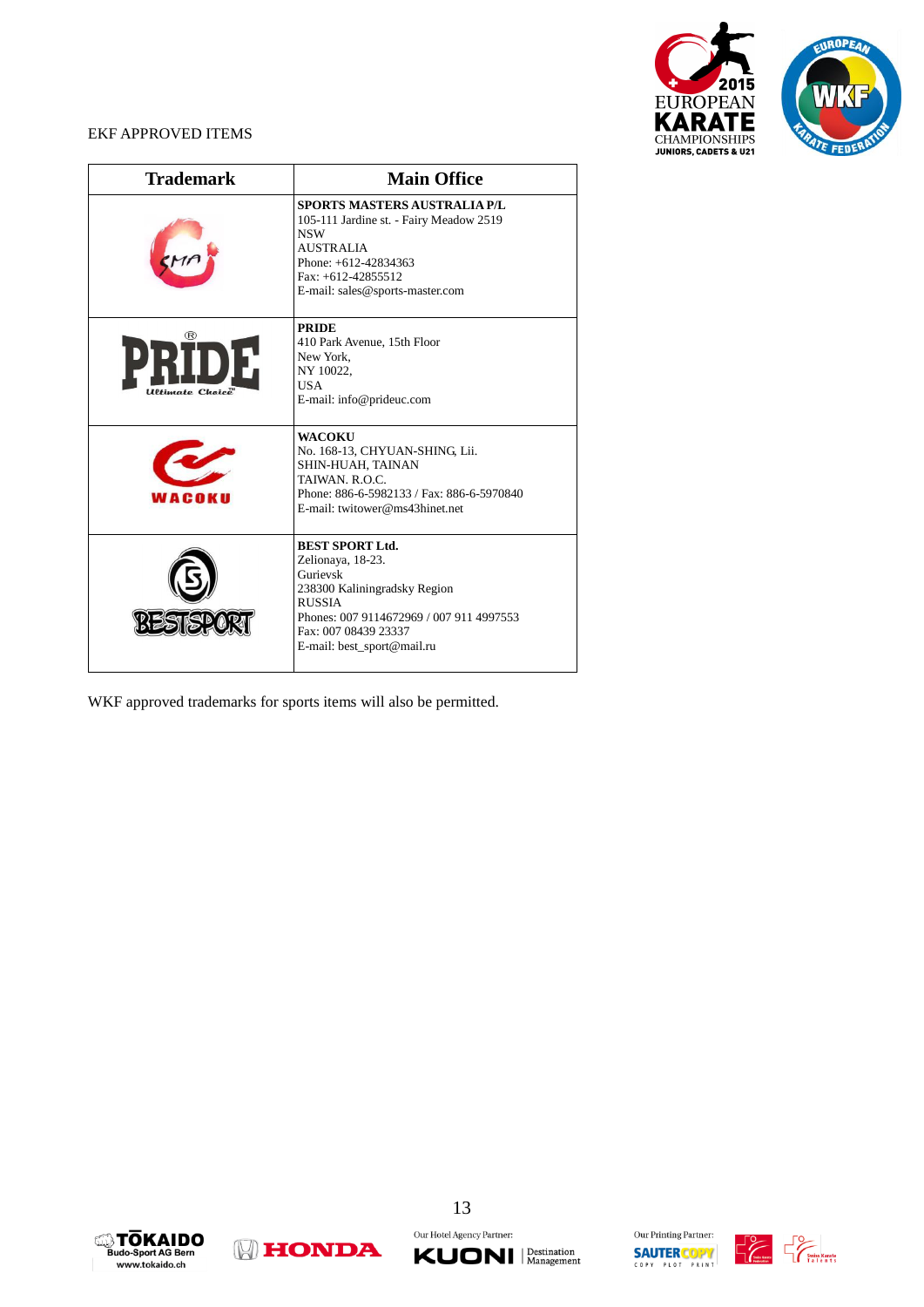

## Terms of responsibility

To be filled in, signed and sent back together with the booking confirmation of the hotel by **5 January 2015** (by regular mail or email) latest.

I, \_\_\_\_\_\_\_\_\_\_\_\_\_\_\_\_\_\_\_\_\_\_\_\_\_\_\_\_\_\_\_ the undersigned, as the Head of Delegation of my country, duly enrolled to participate in the  $42<sup>nd</sup>$  European Karate Championships Juniors, Cadets  $\&$  7<sup>th</sup> under 21, which will be held in Zurich, Switzerland, from 6 – 8 February 2015, with acknowledge of the Statues, the Organizing Rules and the Norms of the European Karate Federation, pledge myself to faithfully accomplish the regulations of this before mentioned entity.

And I take any and all administrative, civil and criminal responsibilities of whatever happens to our athletes, coaches and other members of our delegation participating in this Championship, before, during and after the competition, such as physical injuries, personal expenses, or monetary debts and casual material damages to the hotels, venue, means of transportation etc.

Furthermore, I exempt from any legal, civil or criminal responsibilities the organizers of this Championships, the European Karate Federation and the Swiss Karate Federation, its directors, as well as any person, company, or entity related to the event (sponsors, public and private entities).

I authorize the organizers of the event to use images, photos and the names of our competitors and other members of our delegation, since it is considered necessary, for the sport activities and publications of karate, related to the event, without any monetary or other compensation.

| Country / Nation      |  |
|-----------------------|--|
| Last name, first name |  |
| Passport number       |  |
| Date of expiry        |  |
| Credit card number    |  |
| Valid thru            |  |
| Federation position   |  |
| Adress                |  |
| Phone number          |  |
| Email                 |  |

Date \_\_\_\_\_\_\_\_\_\_\_\_ Place \_\_\_\_\_\_\_\_\_\_\_\_ Signature & Stamp \_\_\_\_\_\_\_\_\_\_\_\_\_\_\_\_\_\_\_\_\_\_\_

#### **European Karate Championships Juniors, Cadets & U21 2015**

**NEONDA** 

Krebsbachweg 6 8134 Adliswil Switzerland **Email**: *[office@karate2015.eu](mailto:info@karate2015.eu)*





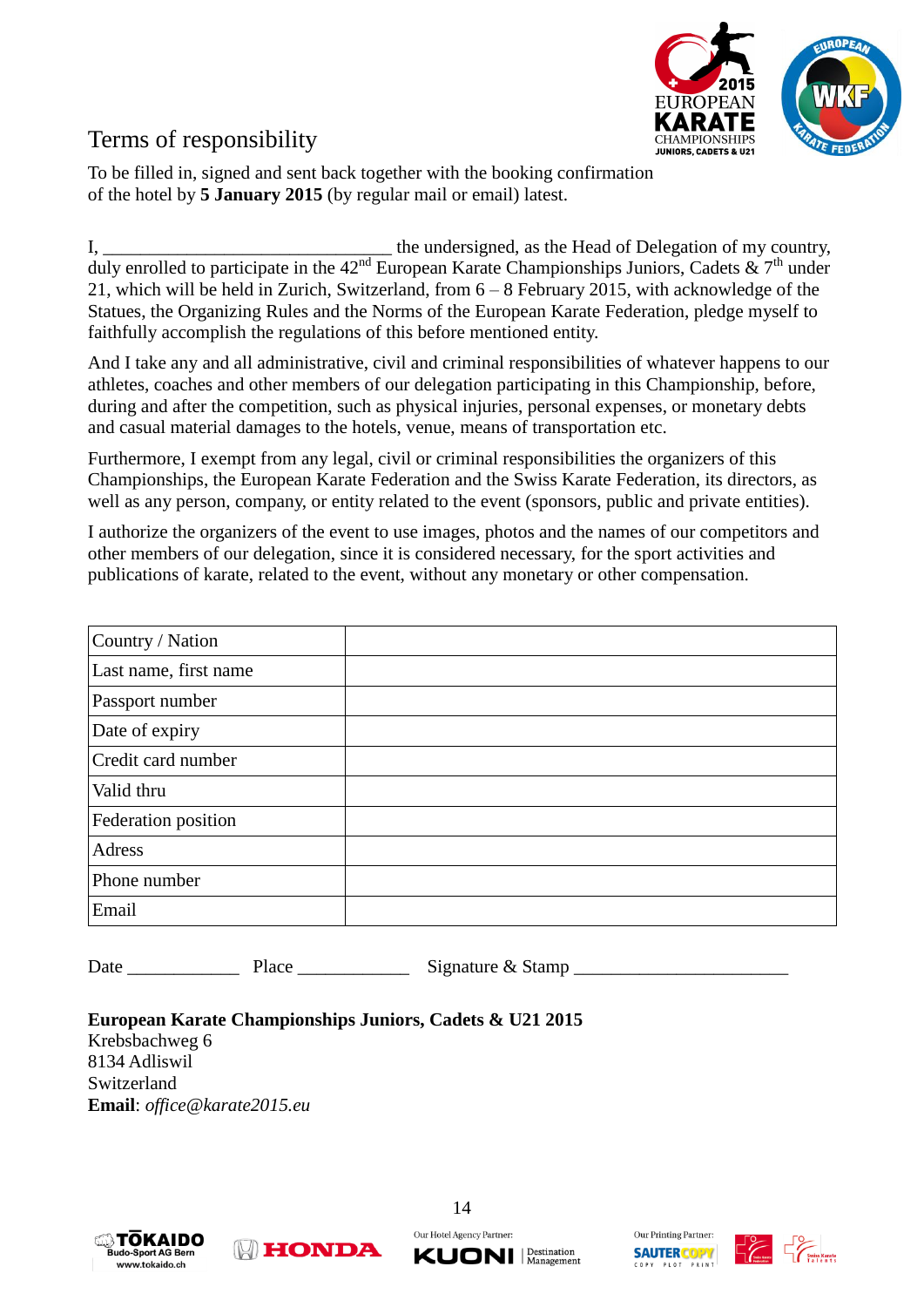

## Additional information

#### WLAN

As per September 2014 the arena is equipped with a public hotspot providing WLAN access. Unfortunately it is uncertain if this service will be available during the championships as the provider has informed us of existing plans to shut down the public hotspot.

#### INFORMATION STALLS

Manned information stalls can be found at the official hotels.

#### SHOPPING

Next to the venue, within walking distance, you can find Sihlcity, a large shopping and leisure center which contains around 80 shops set against a unique architectural backdrop blending tradition and innovation. There are also restaurants, bars, cafes, cinemas and a nightclub. *<http://sihlcity.ch/de>*and *<http://www.zuerich.com/map/index.cfm?lang=en&y=245825&x=681933>*

#### **COMMUNICATION**

If calling from Switzerland, you need to enter the international country code followed by the area code and phone number. Calling Switzerland from abroad, dial the international code 00 followed by the country code 41 for Switzerland, area code and phone number. As a rule, all hotels add a surcharge for phone calls. With the Swiss phone card (Taxcard) you can make cashless domestic and international calls from public phone boxes in Switzerland.

#### DRINKING WATER

Tap water in Switzerland can be drunk anywhere.

#### IMPORTANT PHONE NUMBERS

Police **117** Fire **118** Ambulance **144**

#### **Nearest Hospital:**

**Triemlispital** Birmensdorferstrasse 497 8063 Zürich +41 (0) 44 466 11 11